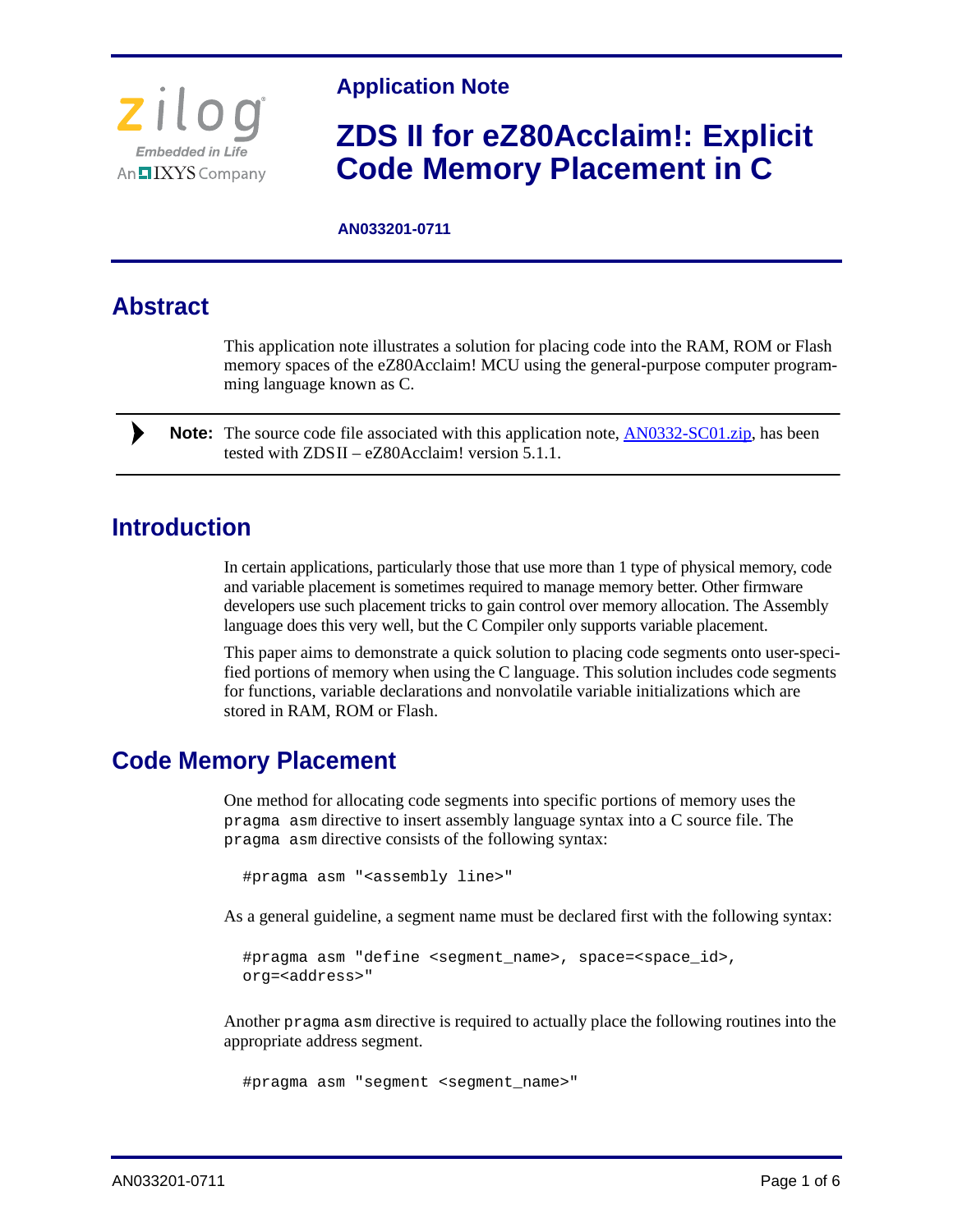

All routines (within the same C file) following this directive will be allocated in subsequent addresses starting from the specified segment address. The default memory allocation scheme resumes at the next C file processed by the compiler, which starts at the first available address in the range specified in the Address Settings.

The sections that follow provide examples of code segment placement into ROM and RAM. Each example includes a portion of the map file produced to confirm that the code is actually placed into its proper memory locations.

**Caution:** When using the pragma asm directive, make sure that the assembly line to be inserted  $\sqrt{N}$ follows standard assembly language syntax. The compiler does not process the assembly line; instead, the assembly line is passed through the compiler to the assembler as-is. Therefore, no error checking occurs during the compile. Although the assembler reports whether an error has been encountered, it may be difficult to locate which portion of the C source file will need to be corrected.

### **Function Code Stored in Flash Memory or ROM**

Flash memory is a nonvolatile type of memory in which both program code and data code are stored. It contains the flash option bits, reset vector address, interrupts and program code. Program code, such as the main function code, can be placed into any address within Flash. The function code named *factorial* is stored in a ROM space which starts at 0x3048; sample code for this type of declaration is listed below.

```
//C code
#pragma asm "define application1, space=rom, org=%3048"
#pragma asm "segment application1"
unsigned int factorial_code(unsigned int x)
{
 if (x == 1) {
   return (1);
 }
 else{
   return (x*factorial_code(x-1));
  }
}
MAP FILE:
Name Size Base Top Size
 -----------------------------------------------------------
 Segment: application_code1 C:003048 C:00307A 33h
```
### **Function Code Stored in RAM**

The function code can also be stored in a specified RAM address; this address in RAM can be found in the map file. A function named *swap* is stored in a RAM space which starts at address 0xB7E200; an example code segment for this type of declaration is listed below.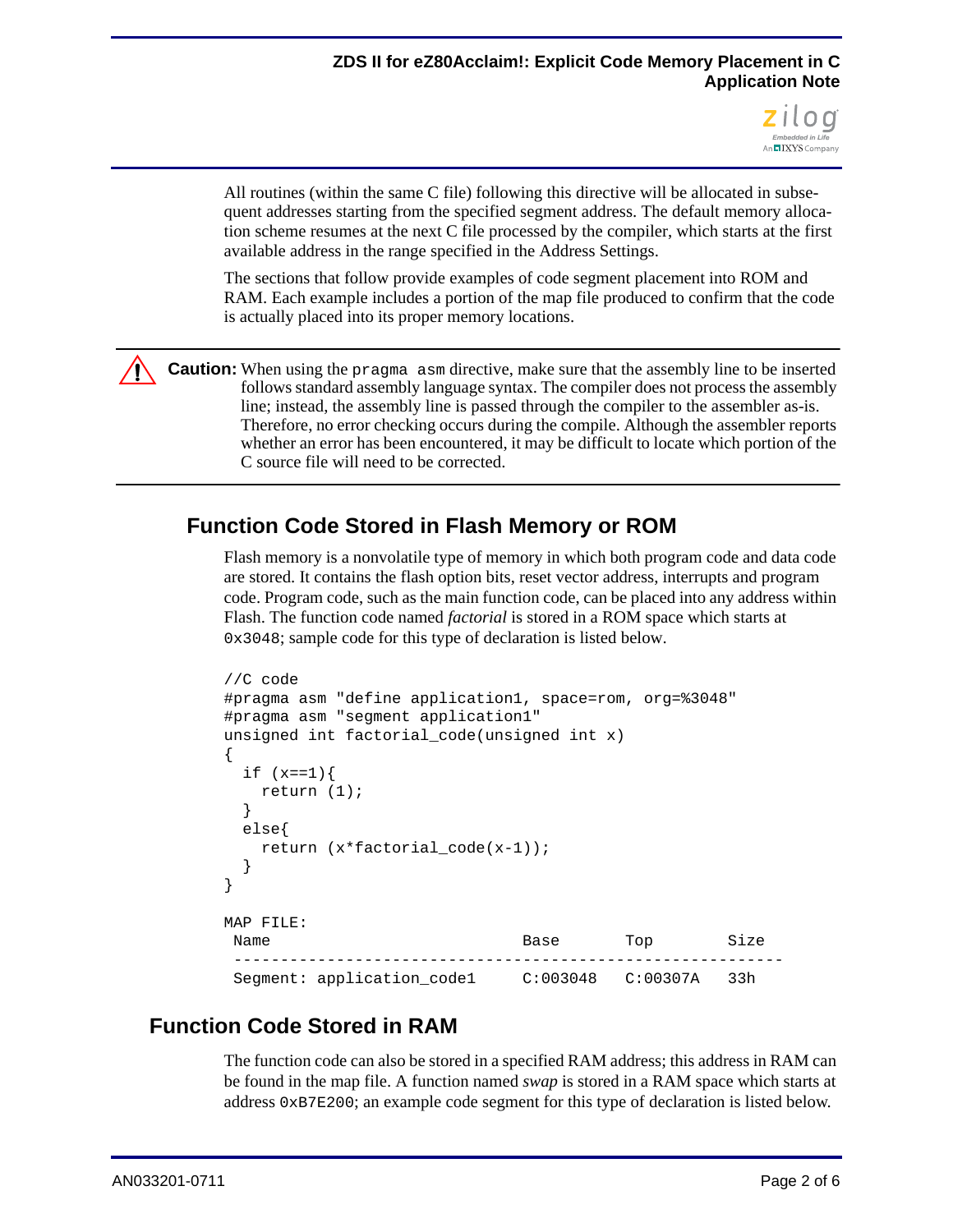

```
//C code
#pragma asm "define application_code2, space=ram, org=%B7E200"
#pragma asm "segment application_code2"
void swap(unsigned int a, unsigned int b)
{
 a = a + bib = a-b;
 a = a-b;
}
MAP FILE:
Name Size Base Top Size
 -----------------------------------------------------------
 Segment: application code2 D:B7E200 D:B7E223 24h
```
## **Variable Memory Placement**

Another method for allocating variables into specific portions of RAM memory differs from the code placement method, and is also much easier. The eZ80Acclaim! C Compiler provides a language extension for variable code placement: the \_At directive, which consists of the following syntax:

<variable declaration> \_At <address, in hex>;

The sections that follow provide examples for placing a variable into the ROM space and include a portion of the map file produced to confirm that the variable is actually placed into its proper memory locations.

#### **Variable Declaration in a Specified Address**

Variables can be declared for a specific address space using the prefix \_At and when specifying the address space. The variable name specific\_address\_0xB7E400 is stored in RAM at the 0xB7E400 address location; sample code for this type of declaration is listed below.

| //C code                                      |                                                           |     |          |    |
|-----------------------------------------------|-----------------------------------------------------------|-----|----------|----|
|                                               | unsigned int specific_address_0xB7E400 _At 0xB7E400; //is |     |          |    |
|                                               | //assigned at address 0xB7E400                            |     |          |    |
|                                               |                                                           |     |          |    |
| MAP FILE:                                     |                                                           |     |          |    |
| Name                                          | Base                                                      | Top | Size     |    |
|                                               |                                                           |     |          |    |
| Seqment: specific address 0xB7E400 s D:B7E400 |                                                           |     | D:B7E402 | 3h |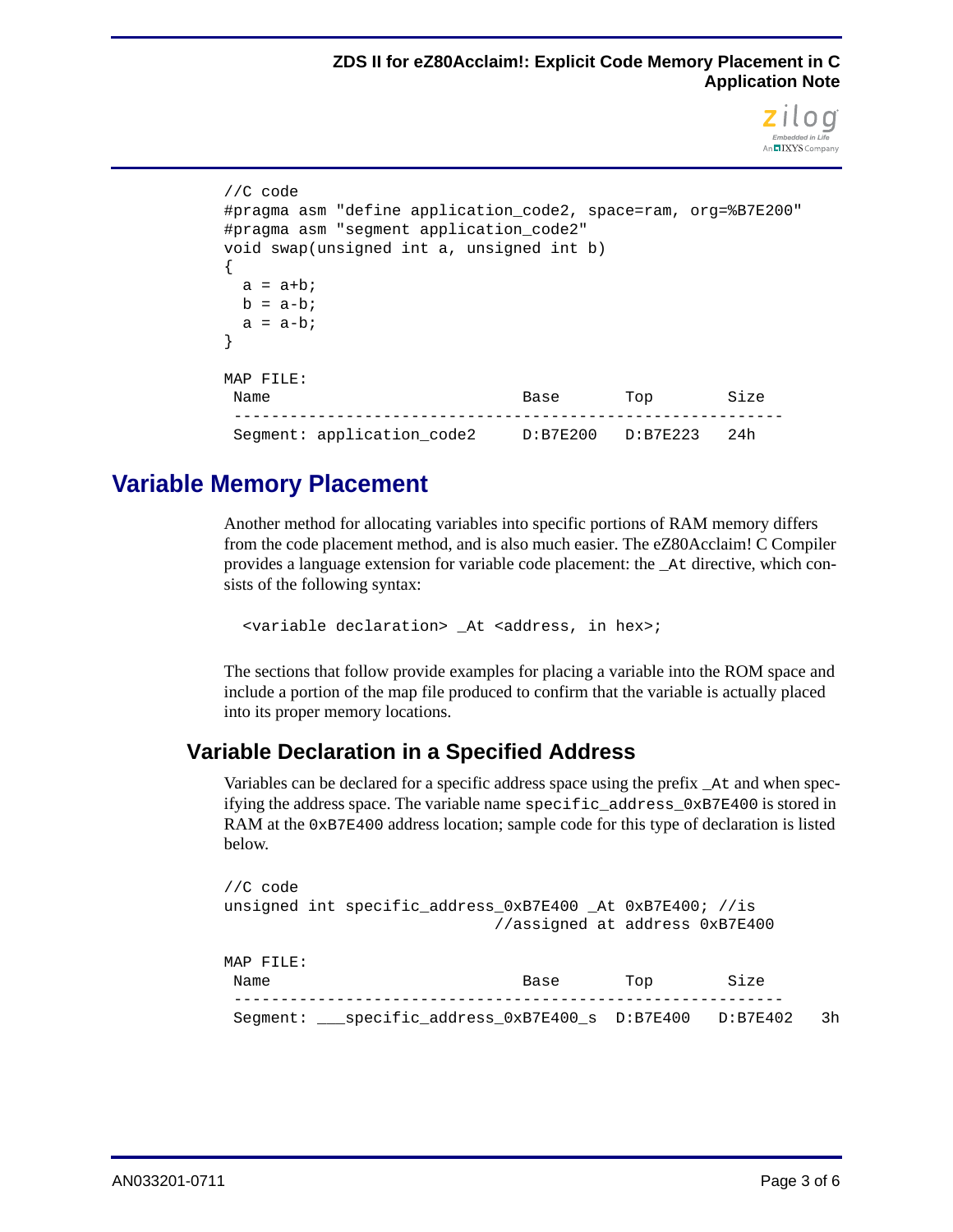

### **Map File**

As a result of compiling the code, a portion of the map file labeled *space allocation* lists the variable and function names used in the project, along with the memory address to which these names are allocated.

From this section of the map file, and as is shown in the following code segment, the variables specific\_address\_0xB7E400 and function swap\_code are stored in RAM, while the function factorial code is stored in ROM. The code shows that the functions and variable names are allocated as expected within memory.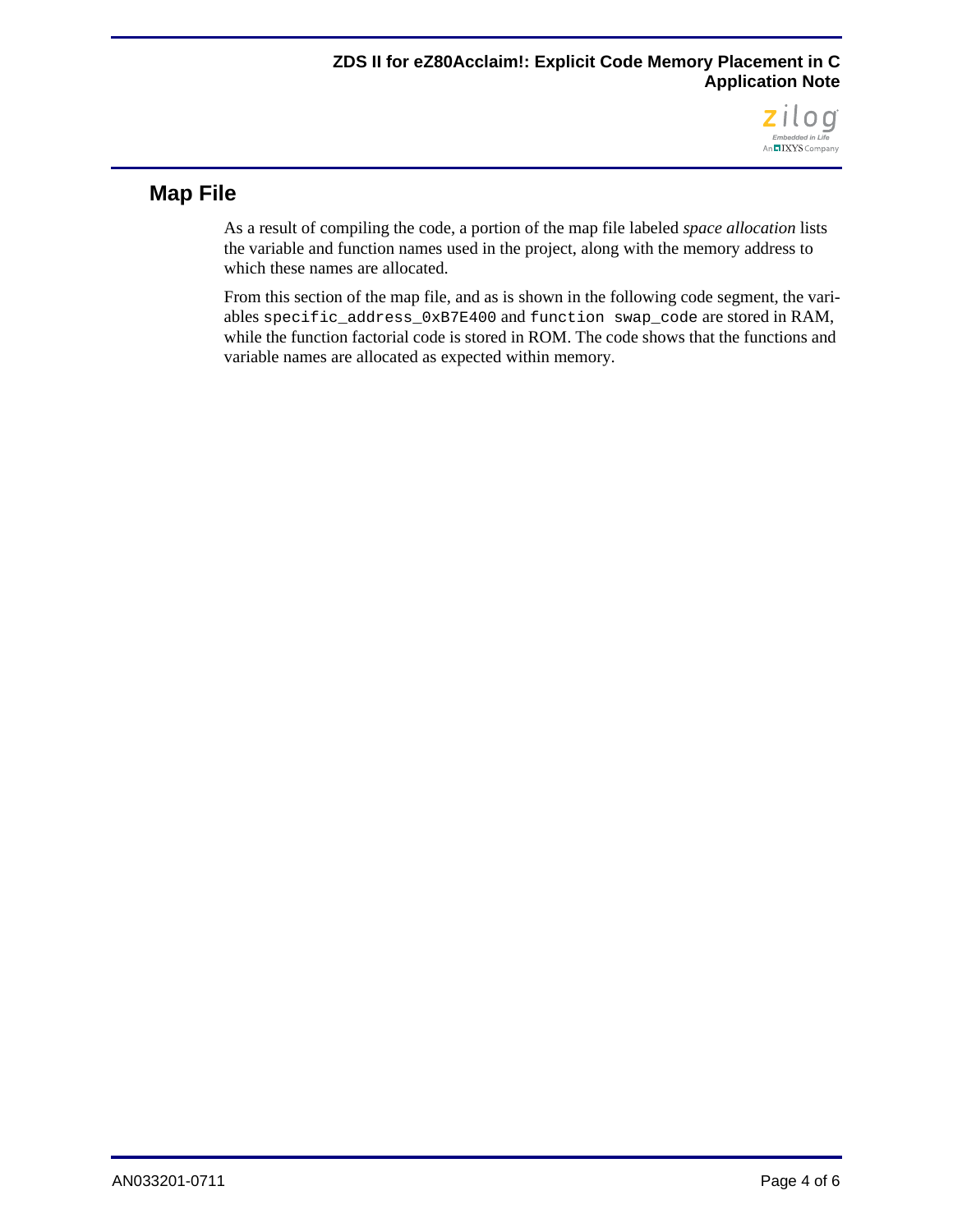

| SPACE ALLOCATION:<br>=================                                                                                                                           |                                                                           |               |  |          |  |  |  |
|------------------------------------------------------------------------------------------------------------------------------------------------------------------|---------------------------------------------------------------------------|---------------|--|----------|--|--|--|
| Space                                                                                                                                                            | Base Top Size                                                             | -----------   |  |          |  |  |  |
| RAM<br><b>ROM</b>                                                                                                                                                | D:B7E000 D:B7E402 403h<br>$C:000000$ $C:00307A$ 307bh                     |               |  |          |  |  |  |
| SEGMENTS WITHIN THIS SPACE:                                                                                                                                      |                                                                           |               |  |          |  |  |  |
| :==================                                                                                                                                              |                                                                           |               |  |          |  |  |  |
| RAM                                                                                                                                                              | Type                                                                      | Base Top Size |  |          |  |  |  |
| .IVECTS<br>___specific_address absolute data D:B7E400                                  D:B7E402<br>application_code2 absolute data D:B7E200 D:B7E223 24h<br>DATA | normal data D:B7E000 D:B7E0FF 100h<br>normal data D:B7E100 D:B7E102       |               |  | 3h<br>3h |  |  |  |
| ROM                                                                                                                                                              | Type Base Top                                                             |               |  | Size     |  |  |  |
| RESET.<br>.STARTUP<br>application_code1 absolute data C:003048 C:00307A 33h<br>CODE<br>DATA                                                                      | normal data C:00006B C:00024F 1e5h<br>*segment copy* C:0002A7 C:0002A9 3h |               |  | 6bh      |  |  |  |

## **Configuration**

The following tools were used to develop this application note.

- ZDSII eZ80Acclaim! version 5.1.1
- **•** eZ80F91 Development Kit (eZ80F910x00ZCOG)

## **References**

The following documents describe the functional specifications and toolsets for the eZ80Acclaim! MCU. Each is available for download from the Zilog website.

[eZ80F91 MCU Product Specification \(PS0192\)](http://www.zilog.com/docs/ez80acclaim/ps0192.pdf)

[eZ80 CPU User Manual \(UM0077\)](http://www.zilog.com/docs/um0077.pdf)

[Zilog Developer Studio II – eZ80Acclaim! User Manual \(UM0144\)](http://www.zilog.com/docs/devtools/um0144.pdf)